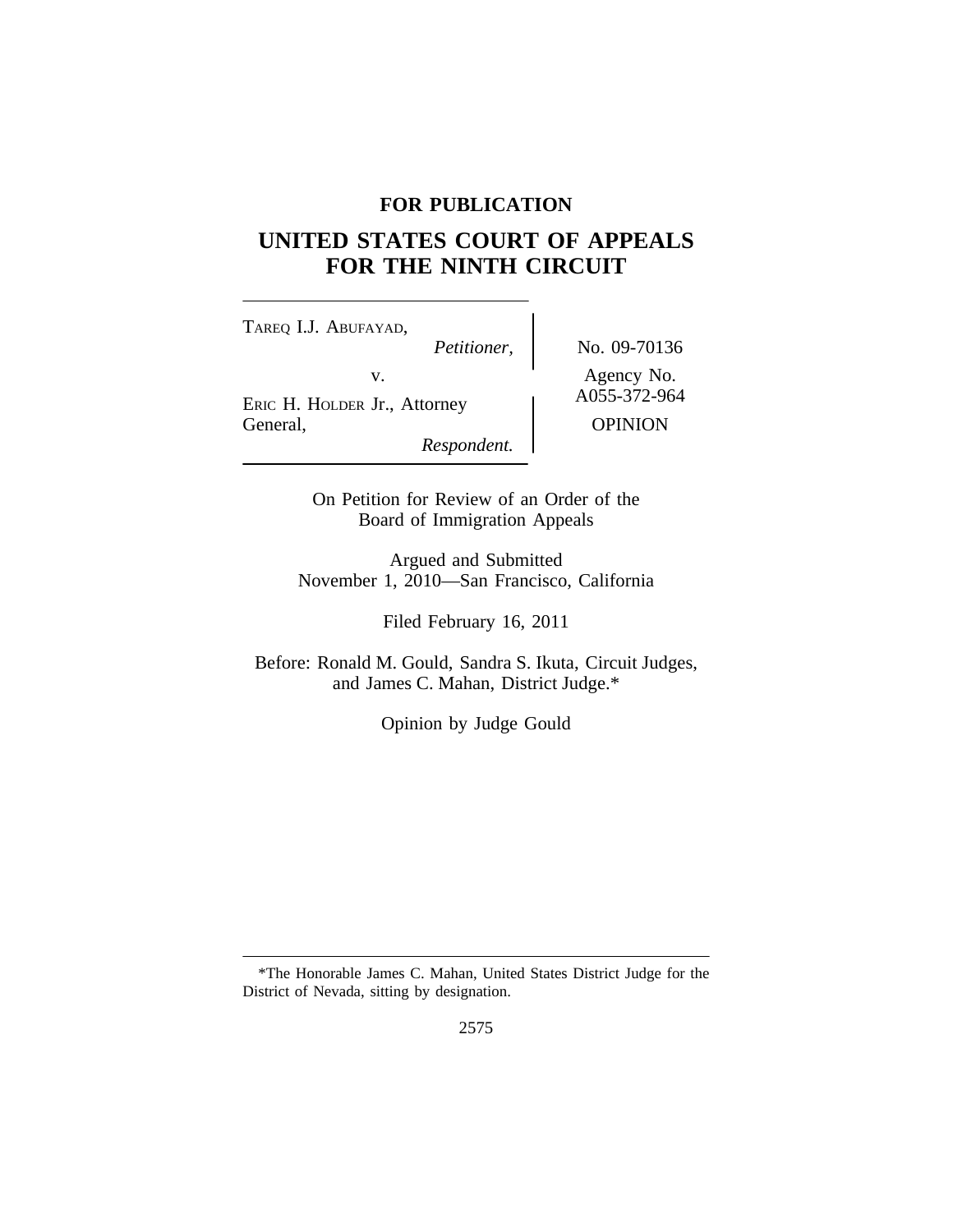# **COUNSEL**

Love Macione Suh, Oakland, California, for the petitioner.

Tony West, Assistant Attorney General, Department of Justice, Civil Division, Washington, D.C., Ethan B. Kanter and Daniel I. Smulow, Office of Immigration Litigation, Department of Justice, Washington, D.C., for the respondent.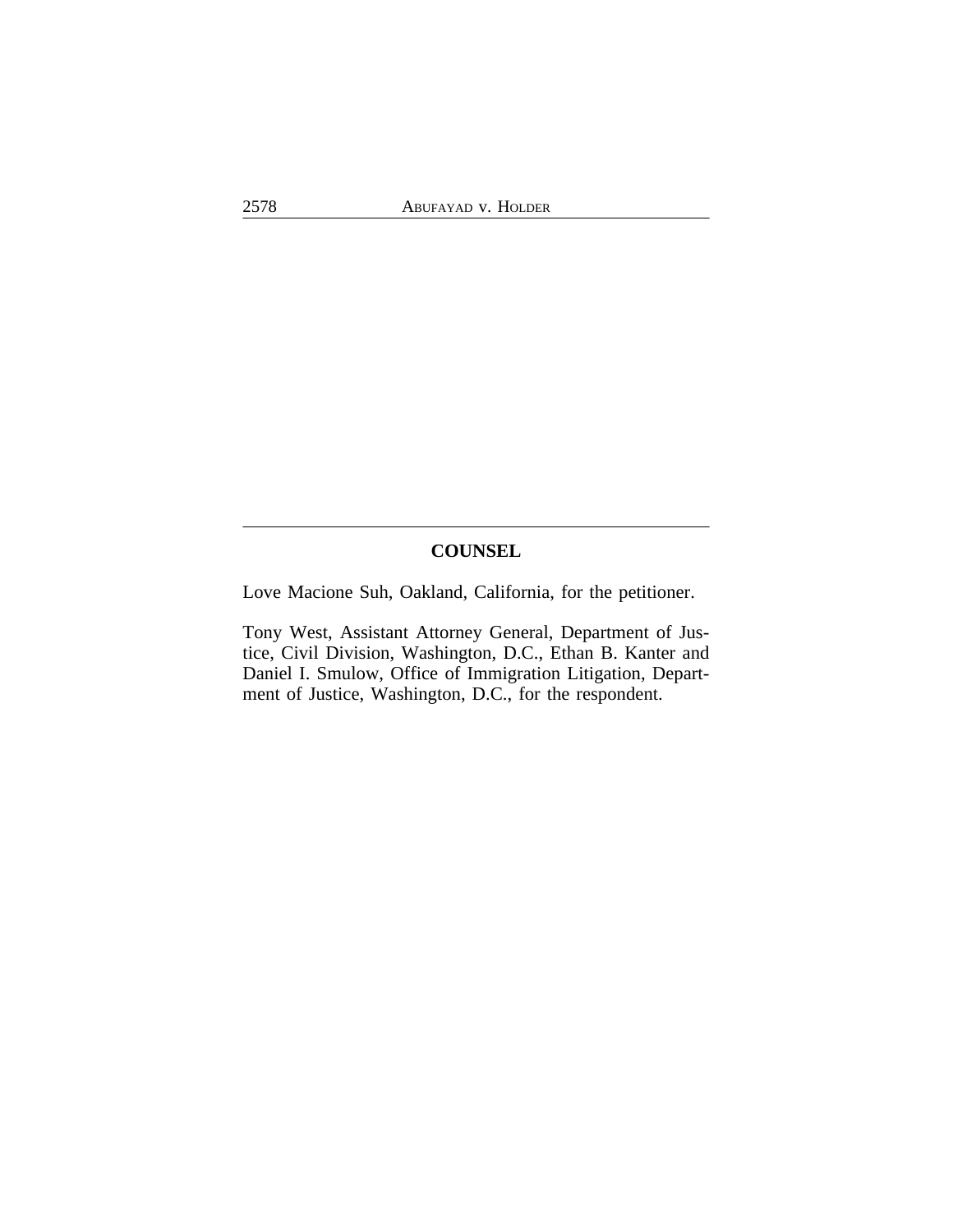#### **OPINION**

GOULD, Circuit Judge:

Tareq I.J. Abufayad, a native of Saudi Arabia and citizen of Palestine, petitions for review of a decision of the Board of Immigration Appeals ("BIA") affirming an immigration judge's ("IJ") determination that he is removable, pursuant to 8 U.S.C. § 1182(a)(3)(B)(i)(II), for being likely to engage in terrorist activity after entering the United States. He also seeks review of the BIA's determination that he does not qualify for a grant of protection under the Convention Against Torture ("CAT") based on his fear of being mistreated upon returning to Palestine as a consequence of being removed on terrorism-related grounds. Because we conclude that substantial evidence supports the BIA's conclusions, we deny the petition.

**I**

A Palestinian born in Saudi Arabia, Tareq I.J. Abufayad lived in Gaza from age six to about age nineteen, when he left to attend university in the West Bank and, later, Egypt. His father and five siblings are U.S. residents or permanent citizens, and Abufayad obtained an IR-2 immigrant visa to move from Egypt to the United States with his father's sponsorship in January of 2007. On February 17, 2007, when attempting to enter the United States at San Francisco International Airport, a Customs and Border Protection agent randomly approached Abufayad. Alerted by Abufayad's "confrontational" attitude, he took Abufayad to a secondary examination area, where agents inspected Abufayad's luggage, as well as his laptop computer and external hard drive (collectively "computer"). Opening Abufayad's computer and examining its contents, materials that they described as "anti-American" came to their attention. This in turn led to more extensive interviewing and Abufayad's detention.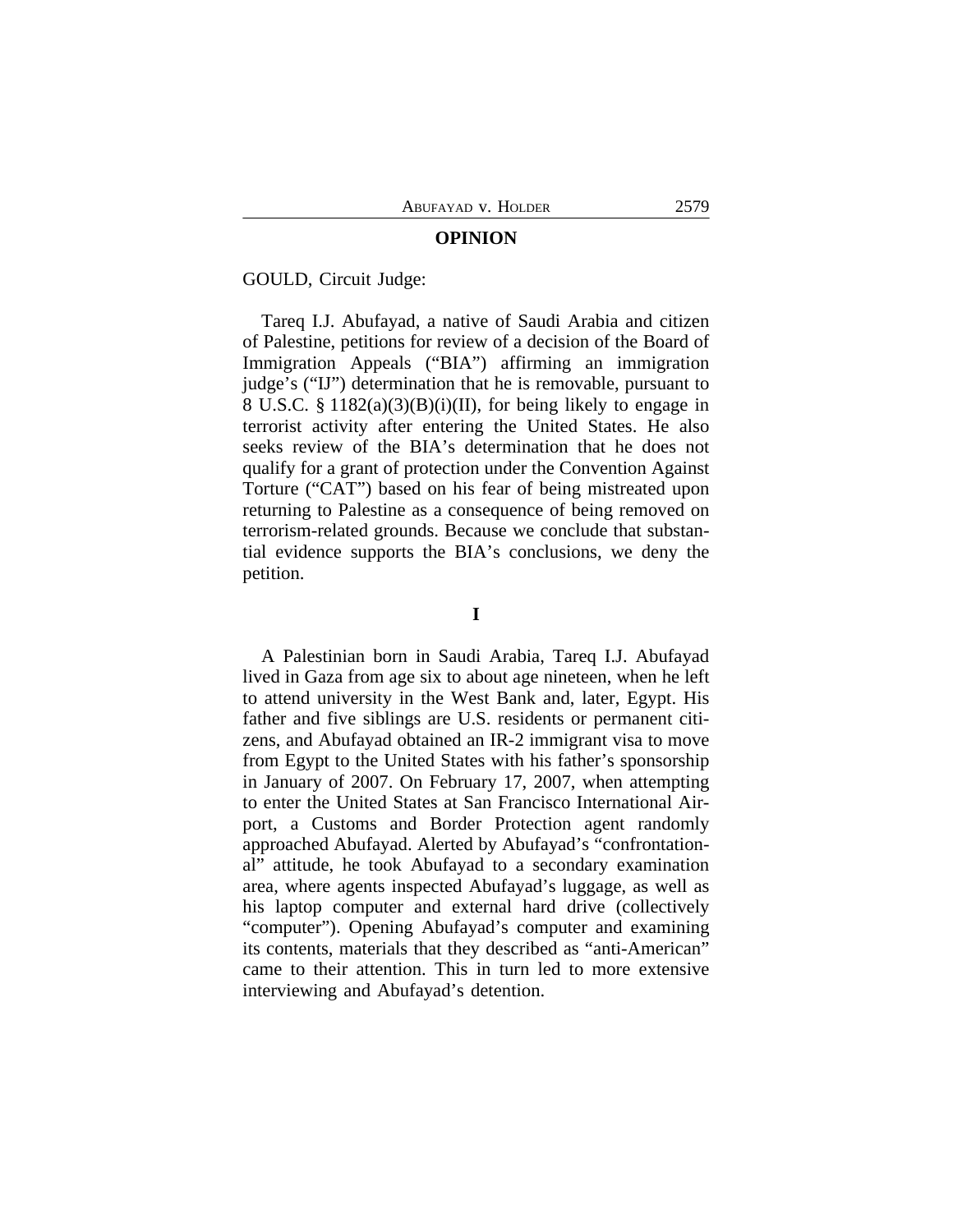### 2580 ABUFAYAD v. HOLDER

Upon seizing Abufayad's computer, Immigration and Customs Enforcement ("ICE") conducted a detailed forensic search of its contents at headquarters. An investigation of Abufayad's hard drive, conducted by Rita Katz, led to her conclusion that, "[w]hile the majority of the data stored on this hard drive is not considered jihadist, the hard drive nonetheless also contains a significant amount of jihadist material," including "jihadist videos, audio clips, songs, pictures, rhetoric, training manuals, and justifications of violence." Katz's report noted that the material was "consistent with the jihadist material found on jihadist websites and shared within the global jihadist community." The computer also contained hacking programs and stolen credit card numbers. Contact information on the defunct Islamic Association for Palestine, a designated terrorist organization, was found in Abufayad's luggage.

For several days thereafter, Abufayad was interviewed by, inter alia, Agent Gregory Mandoli, a Department of Homeland Security ("DHS") Special Agent assigned to the ICE National Security Unit and detailed to the Federal Bureau of Investigation's ("FBI") Joint Terrorism Task Force. Abufayad's inconsistent statements did not alleviate concern. After first saying that he did not remember having jihadist materials on his computer, and later saying that he had them for potential use in a future school project, Abufayad told Agent Mandoli that he had downloaded the files out of curiosity about current events and often forgot that he had such files after saving them. When Agent Mandoli asked Abufayad about Hamas founder Sheikh Yassin, some of whose writings were found on Abufayad's computer, Abufayad responded that he respected him as a religious figure but did not agree with his politics.

Abufayad was also questioned about his background and potential affiliations with Hamas. Abufayad said that, while growing up in Gaza, he attended a local mosque whose main imam was Younis al-Astal, a childhood friend of his father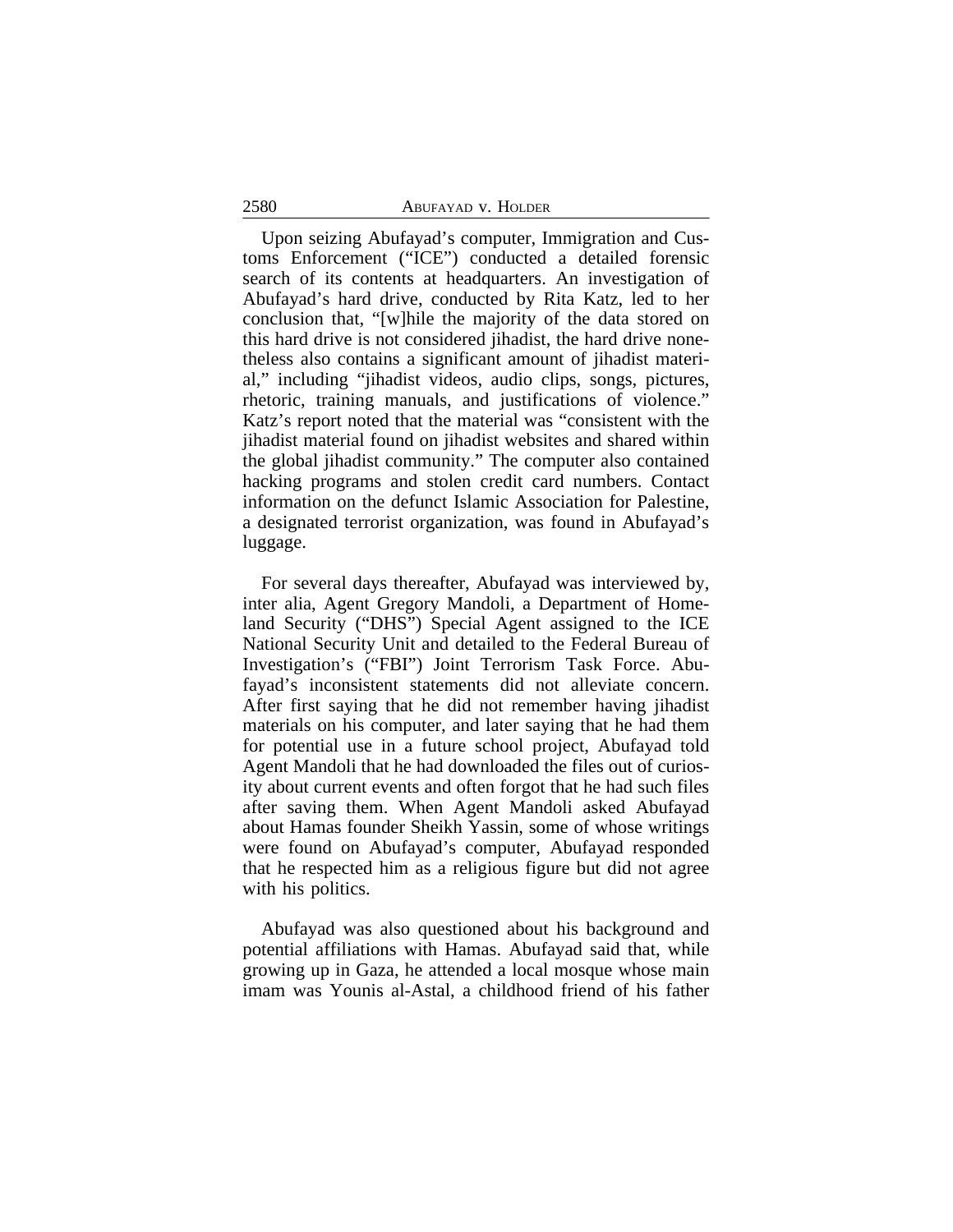who later became a fundamentalist member of the Hamas government. Until about age fifteen, Abufayad occasionally donated small amounts to the mosque's charity donation box, which he characterized as going to Hamas social programs. Abufayad also said that he had two cousins who were Hamas members—one had conducted a suicide attack in Gaza during the Second Intifada in 2001, and the other was living in Yemen. Abufayad also discussed having briefly shared an apartment with four Hamas members when he first arrived at Bir Zeit University in the West Bank. He said he was approached to join Hamas at least twice but that he did not join and was not involved in Hamas activities.

The Government charged Abufayad as removable on the basis that there were reasonable grounds to believe that he was likely to engage after entry in terrorist activity, pursuant to 8 U.S.C. §  $1182(a)(3)(B)(i)(II)$ , and for having engaged in terrorist activity by affording material support to a terrorist organization, pursuant to 8 U.S.C.  $\S 1182(a)(3)(B)(i)(I)$ .

#### **A**

Both the Government and Abufayad presented substantial documentary and testimonial evidence at Abufayad's hearing before the IJ. Agent Mandoli testified about the computer's content and his interviews of Abufayad. The Government also presented FBI Special Agent Robert Miranda as an expert witness. Agent Miranda testified that—based on his review of videotapes of Abufayad's interviews with ICE, a disk of materials found on Abufayad's computer, and Katz's report there were reasonable grounds to believe that Abufayad was likely to engage in terrorist activity in the United States. Given Abufayad's "connections and his past activities as well as . . . his interest in matters relating to Jihad," Miranda believed that Abufayad "would afford material support to individuals connected to terrorist groups if given the opportunity." Agent Miranda stated that his suspicions regarding Abufayad were cumulative, as Abufayad had "significant ele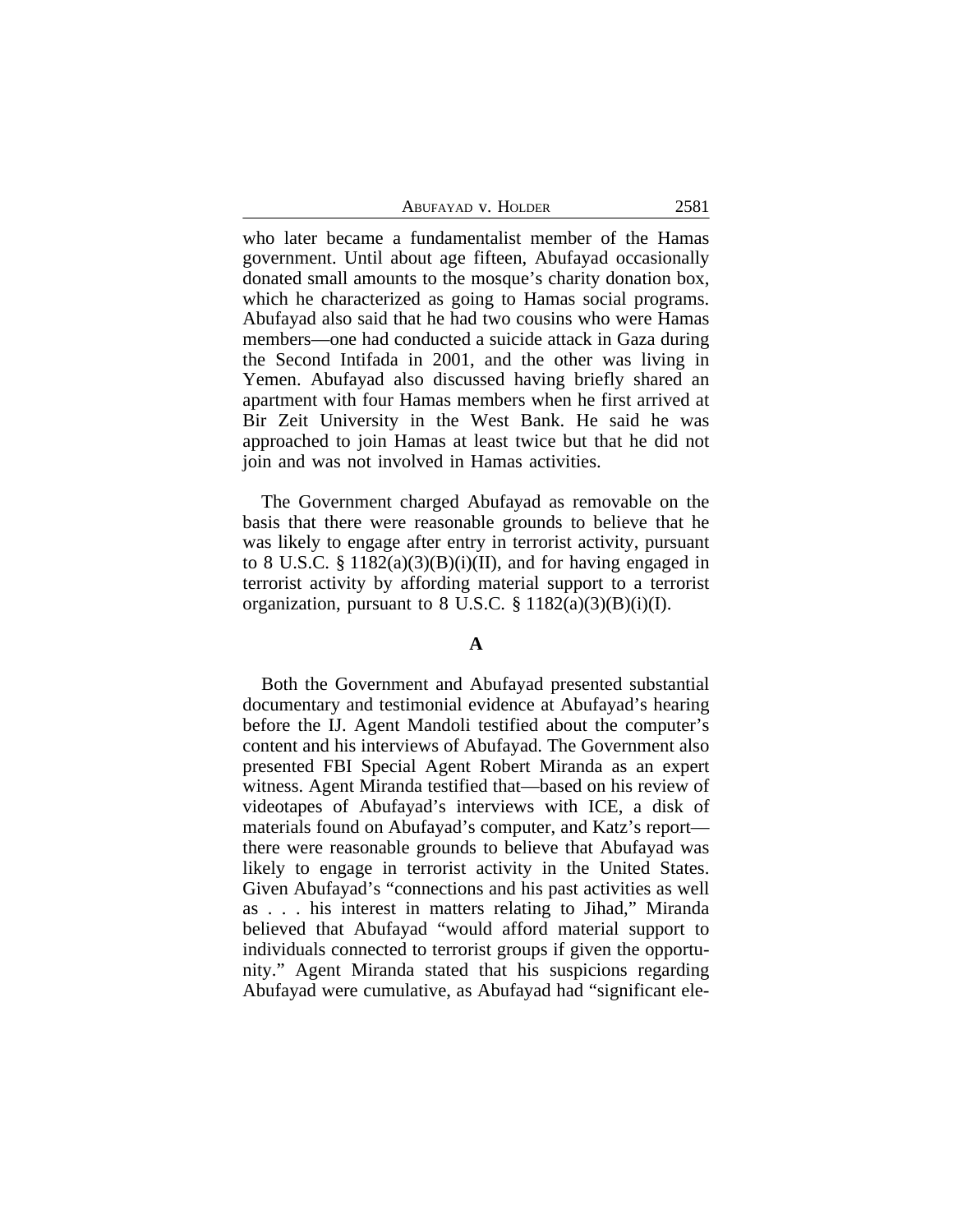ments [that] would have made him an exceptionally attractive target for recruitment." Because Hamas sought recruits among the college-educated class, Agent Miranda thought that the organization Hamas "would definitely seek [Abufayad's] talents," which included a university background in computer science. A green card would increase Abufayad's desirability as a recruitment target.

Agent Miranda further testified that, based on his knowledge of the organizational structure and operational security of Hamas, he did not believe Abufayad's claim that he had lived with Hamas members at Bir Zeit University but had no Hamas affiliations. After speaking with a Hamas expert in the Israeli Security Agency, Agent Miranda had concluded that it was unlikely that Hamas members would permit an outsider who "doesn't share their opinions" into their inner cell. According to the Israeli expert, it was a "common excuse" among captured Hamas members to say that Hamas was merely trying to recruit them.

Abufayad testified at length about the contents of his computer, his alleged connections to Hamas, and his religious and political beliefs. He stated that, if admitted as a lawful U.S. permanent resident, he intended to live with his family and continue his studies. He reiterated that he had downloaded the jihadist materials found on his computer out of interest in current events, including several events that had occurred in the vicinity of his hometown in Gaza, and said that he had never looked at many downloaded items. He testified that he was not and had never been a member of Hamas or any other organization advocating the use of violence. He denied receiving any training or support from any such groups or giving donations to any organization advocating violence. He said that he had occasionally dropped a few shekels for the needy in the mosque's collection box, which was not nominally affiliated with Hamas or any other group. Abufayad disavowed any approval of or close relationship with his cousins who were members of Hamas.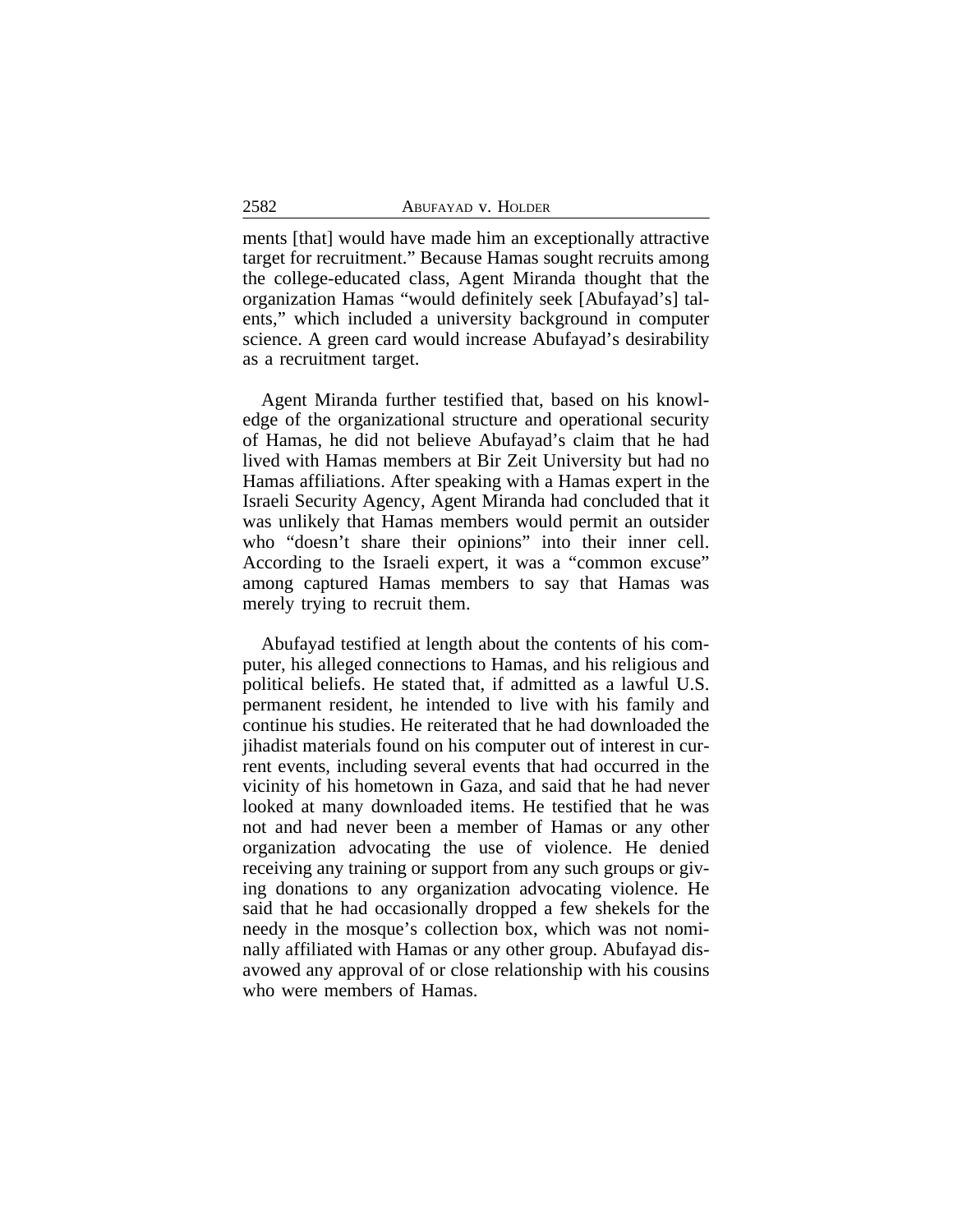| Abufayad v. Holder | 2583 |
|--------------------|------|
|--------------------|------|

Abufayad also testified about his Hamas-affiliated roommates at Bir Zeit University. He stated that the Student's Board assigned him housing and that his assigned roommates turned out to be pro-Hamas. Abufayad testified that he had told Agent Mandoli that the roommates' "political view was with Hamas," not that they were Hamas members. Their Hamas-related activities were limited to university activities such as organizing talks and lectures, and their Hamas-related conversations were confined to politics. The roommates did not try to recruit Abufayad into Hamas's military wing and were indifferent when Abufayad declined to help them in their pro-Hamas political activities. Abufayad stayed with them for two to three months before moving in with other students.

### **B**

Following the hearing, the IJ found Abufayad inadmissible on the basis that there were reasonable grounds to believe that Abufayad was likely to engage in terrorist activity upon his entry to the United States.**<sup>1</sup>** The IJ stated that the "reasonable ground to believe" standard is "akin to the probable cause standard" and is "satisfied when there is sufficient information for a reasonable person to believe the standard is met." The IJ observed that the charge of inadmissibility was premised on future conduct, namely the possibility that "[Abufayad] would utilize his computer expertise in support of Hamas' terrorist activities." The IJ stated that Abufayad was an attractive target for recruitment but that the statute required more: evidence of "*likelihood* to engage after entry in any terrorist activity. This is especially true since respondent has no

**<sup>1</sup>**The IJ also found Abufayad inadmissible based on a determination that Abufayad's small contributions to Hamas's charitable endeavors as a child constituted material support to a terrorist organization, in light of the lack of any *de minimis* exception. This finding is not properly before us, because the BIA did not review it and it is not raised on appeal, so we do not address that ground for the IJ's decision.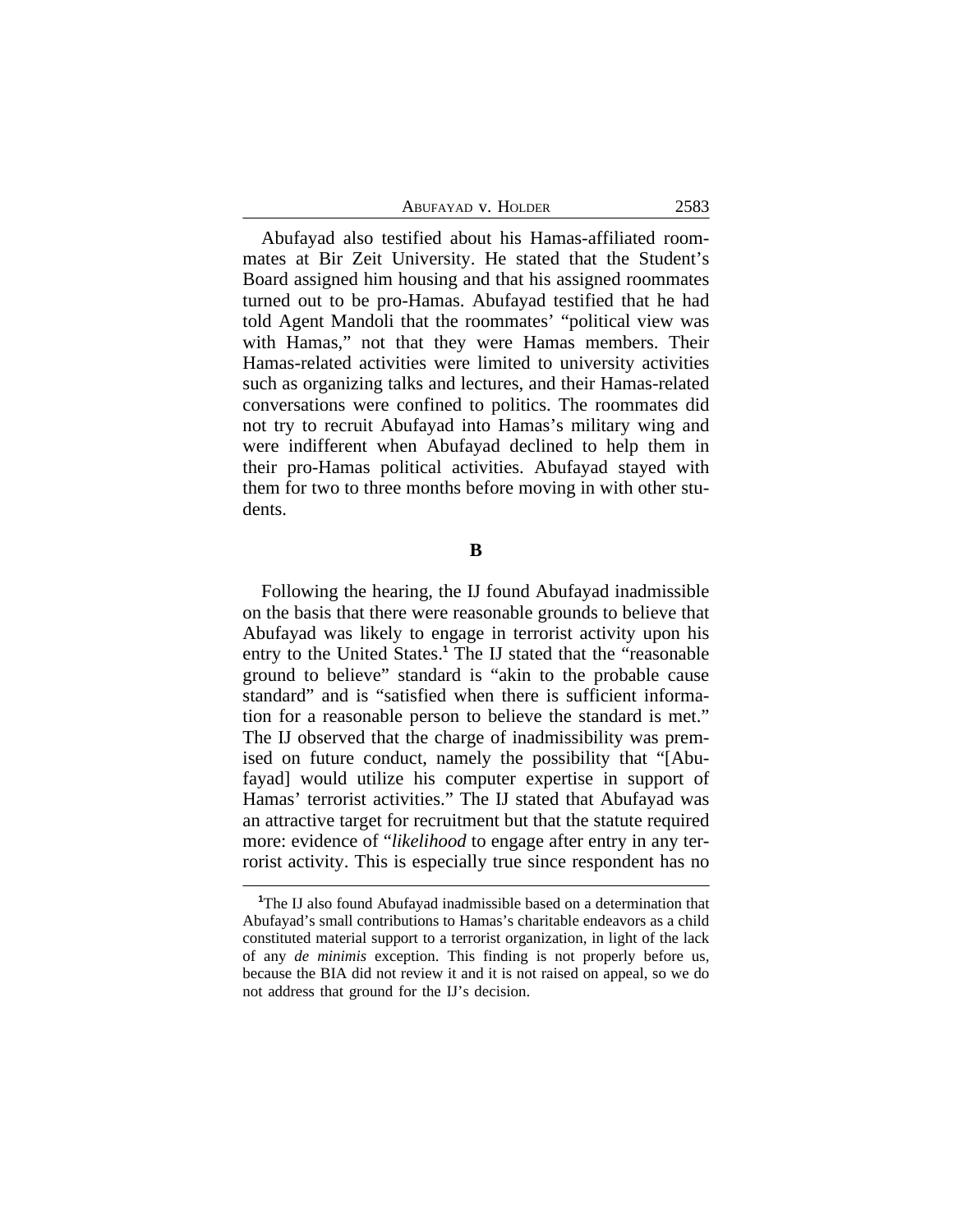past history of terrorist activities and DHS concede[d] that respondent is not a terrorist." Unable to find legal authority defining the term "likely to engage," as used in the statute, the IJ looked to the Merriam-Webster Dictionary, which defines "likely" as "in all probability; probably," and distinguished it from a simple possibility.

The IJ determined that Abufayad's possession of jihadist materials on his computer "demonstrated his interest and bias" in terrorism and provided some evidence of Abufayad's disposition. Stating that denial alone is insufficient to establish that an alien is clearly and beyond doubt not inadmissible, the IJ held that "[m]ere possession of highly inflammatory, pro-terrorist information along with the factors identified by Agent Miranda would provide reasonable grounds to believe that respondent is likely to engage in terrorist activity." The IJ described the case as "admittedly . . . close" but found the evidence sufficient to support a charge of removal under the relatively low burden imposed by the probable cause standard of proof.

## **C**

Abufayad then submitted an application for deferral of removal pursuant to the CAT, arguing that DHS's investigation into his background and his detention in relation to terrorism charges would subject him to torture upon his return to the Palestinian territories. He claimed that the immigration proceedings, which had "officially . . . labeled [him] a Hamas supporter and an individual likely to engage in terrorism," caused him to fear returning to Palestine because he would face a cumulative probability of torture by the Israeli security forces and the Palestinian Authority ("PA") that exceeded fifty percent.

In support of his application, Abufayad submitted documentary evidence about the use of torture in the region to elicit information from suspected terrorists. Abufayad also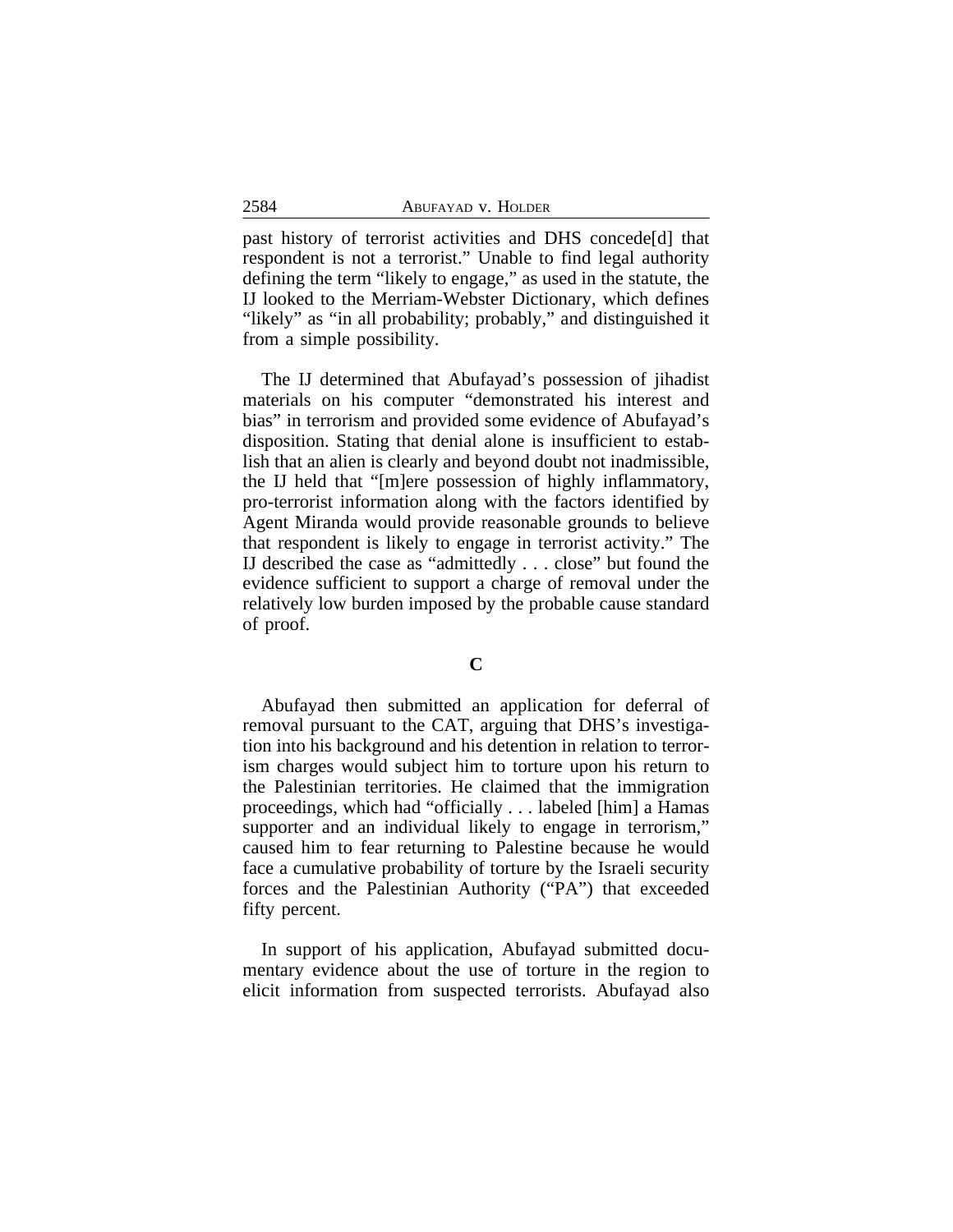| Abufayad v. Holder | 2585 |
|--------------------|------|
|                    |      |

called an expert on country conditions in Israel and Palestine, who testified that "while it is impossible to say for sure what can happen in any individual case, between the risk to Mr. Abu Fayad [sic] from both the Israeli government and the Palestinian Authority one can assume that he does face a greater than 51% risk of being detained by one or both authority and interrogated using methods that contravene international law." In rebuttal, the Government's expert stated that there was a fifty-one percent likelihood that Abufayad could be safely returned to Gaza and that the probability of encountering mistreatment in the West Bank, if returned there, was slim.

The IJ granted Abufayad's request for CAT protection and deferral of removal from Palestine. The IJ determined that Agent Miranda's consultation with an Israeli security official had made Israeli authorities aware of Abufayad, that any attempt by Abufayad to enter Gaza would lead to his detention, and that it was " 'more likely than not' that respondent would be detained by Israeli security forces and interrogated by the use of torture or other cruel and inhumane treatment." The IJ also concluded that the PA would "take an active interest" in Abufayad "for similar reasons that DHS sought respondent's removal as a potential Hamas terrorist." The PA would be aware of his return pursuant to U.S. deportation procedures, it was reasonable to conclude that the PA would want to question him, and individuals in the PA's custody suspected of having Hamas affiliations face a high probability of torture during interrogation. As a result, the IJ deemed it "highly probable" that Abufayad would face "detention and interrogation by use of torture as a suspected Hamas supporter or terrorist."

## **D**

Abufayad appealed the IJ's October 12, 2007 decision finding him removable, and the Government cross-appealed the IJ's decision granting Abufayad deferral of removal from Pal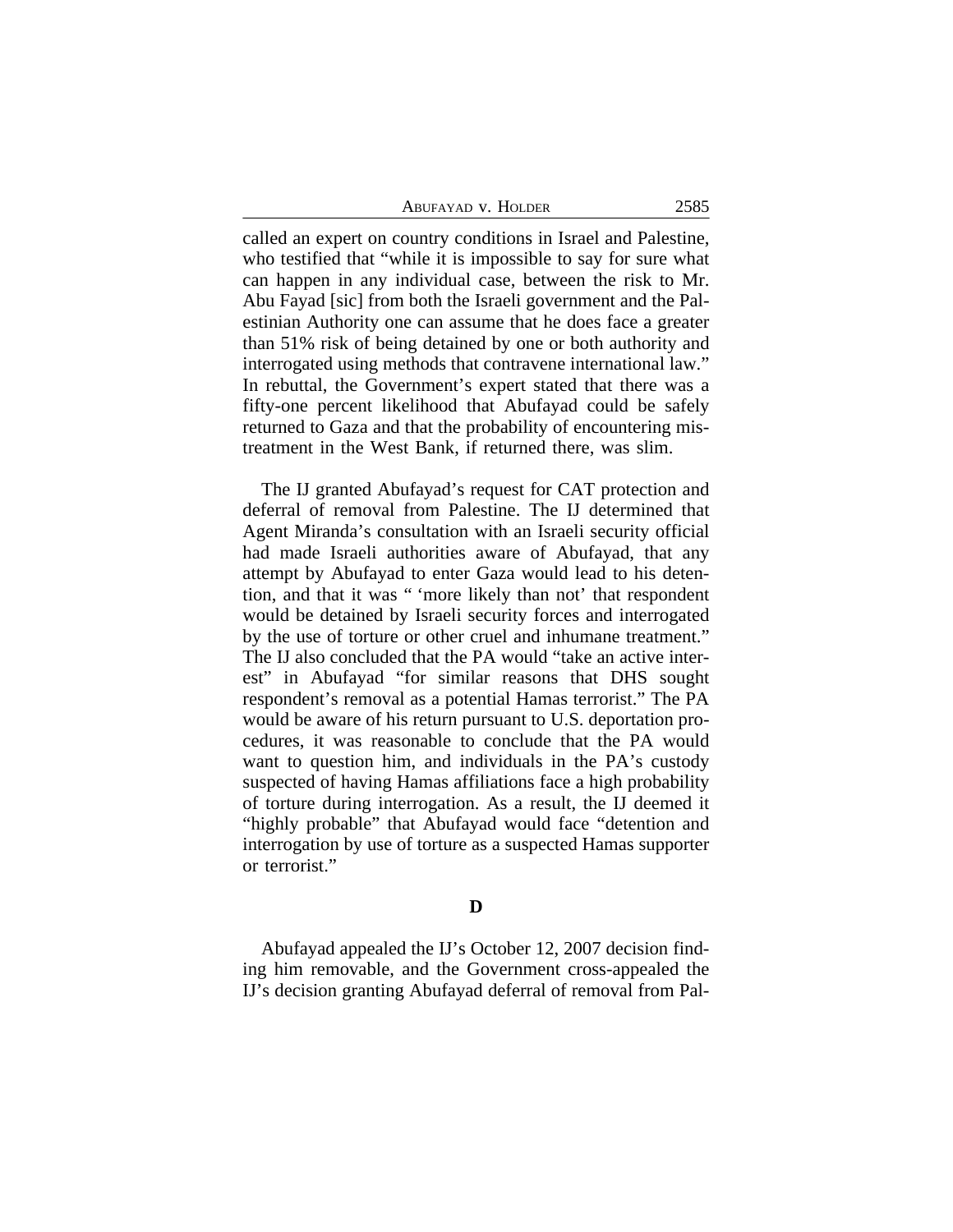estine under the CAT. The BIA dismissed Abufayad's appeal and sustained the Government's appeal.

Addressing the charge of removability as "likely to engage after entry in any terrorist activity" under 8 U.S.C. § 1182(a)  $(3)(B)(i)(II)$ , the BIA noted that the IJ had properly concluded that the "reasonable ground to believe" standard is akin to the "probable cause" standard and stated that the IJ had reasonably determined that the term "likely" means "probably" and is distinguishable in degree from a mere "possibility." Expressing its agreement with the IJ, it concluded that

the voluminous number of highly inflammatory, proterrorist materials found in the respondent's computer and hard drive, considered along with the respondent's background and other factors cited by Agent Miranda, adequately provides the DHS with a reasonable basis upon which to believe that the respondent would likely engage in terrorist activity after entering the United States. The respondent's claim that he downloaded the numerous files on his computer simply out of curiosity . . . does not adequately prove that he is "clearly and beyond a doubt . . . not inadmissible as charged."

The BIA affirmed that the IJ had properly found Abufayad inadmissible under  $8$  U.S.C.  $\frac{8}{9}$  1182(a)(3)(B)(i)(II) and removable to Palestine.**<sup>2</sup>**

As to the IJ's decision to grant Abufayad protection under the CAT, the BIA "agree[d] with the DHS that the [IJ] engaged in speculation and relied on factual findings relating to the respondent's entitlement to protection under the CAT that are not clearly supported by the record." For example, the IJ improperly found that Israeli authorities were aware of the

**<sup>2</sup>**Having so determined, the BIA declined to review the IJ's finding that Abufayad was also removable under 8 U.S.C. § 1182(a)(3)(B)(i)(I).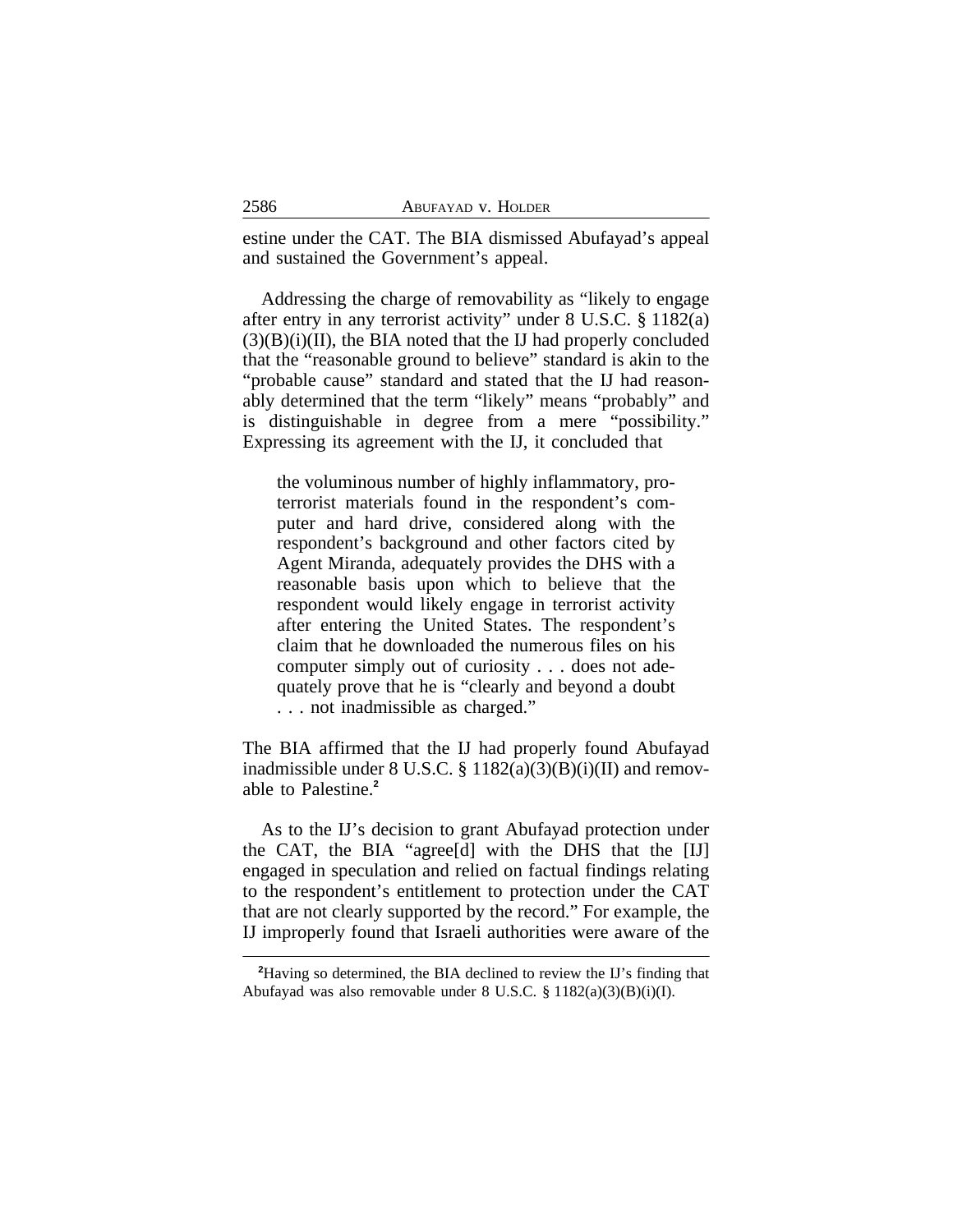ABUFAYAD V. HOLDER 2587

accusations lodged against Abufayad as a Hamas supporter and potential terrorist because "it is not evident from Agent Miranda's testimony that he provided the Hamas expert or the Israeli authorities with any information specifically identifying [Abufayad]." The IJ had also failed to cite any objective evidence that the PA would more likely than not identify Abufayad as a Hamas supporter, detain him, and torture him as a result. The BIA therefore sustained the Government's appeal and ordered Abufayad removed to Palestine.

#### **II**

Where the BIA conducts its own review of the evidence and law rather than adopting the IJ's decision, our "review is limited to the BIA's decision, except to the extent that the IJ's opinion is expressly adopted." *Hosseini v. Gonzales*, 471 F.3d 953, 957 (9th Cir. 2006) (citation and internal quotation marks omitted). We review questions of law de novo. *See Hamazaspyan v. Holder*, 590 F.3d 744, 747 (9th Cir. 2009). Factual findings by the BIA, including those underlying the BIA's decision that an applicant is not eligible for CAT protection, are reviewed for substantial evidence. *See id.* at 747; *Silaya v. Mukasey*, 524 F.3d 1066, 1070 (9th Cir. 2008). "To reverse the BIA finding, we must find that the evidence not only *supports* that conclusion, but *compels* it . . . ." *INS v. Elias-Zacarias*, 502 U.S. 478, 481 n.1 (1992).

# **III**

An applicant for admission in a removal proceeding carries the burden to establish that he "is clearly and beyond a doubt entitled to be admitted and is not inadmissible under section 1182 of this title." 8 U.S.C.  $\S 1229a(c)(2)(A)$ . An applicant is inadmissible under 8 U.S.C.  $\S$  1182(a)(3)(B)(i)(II) if "a consular officer, the Attorney General, or the Secretary of Homeland Security knows, or has reasonable ground to believe, [that the applicant] is engaged in or is likely to engage after entry in any terrorist activity," as defined in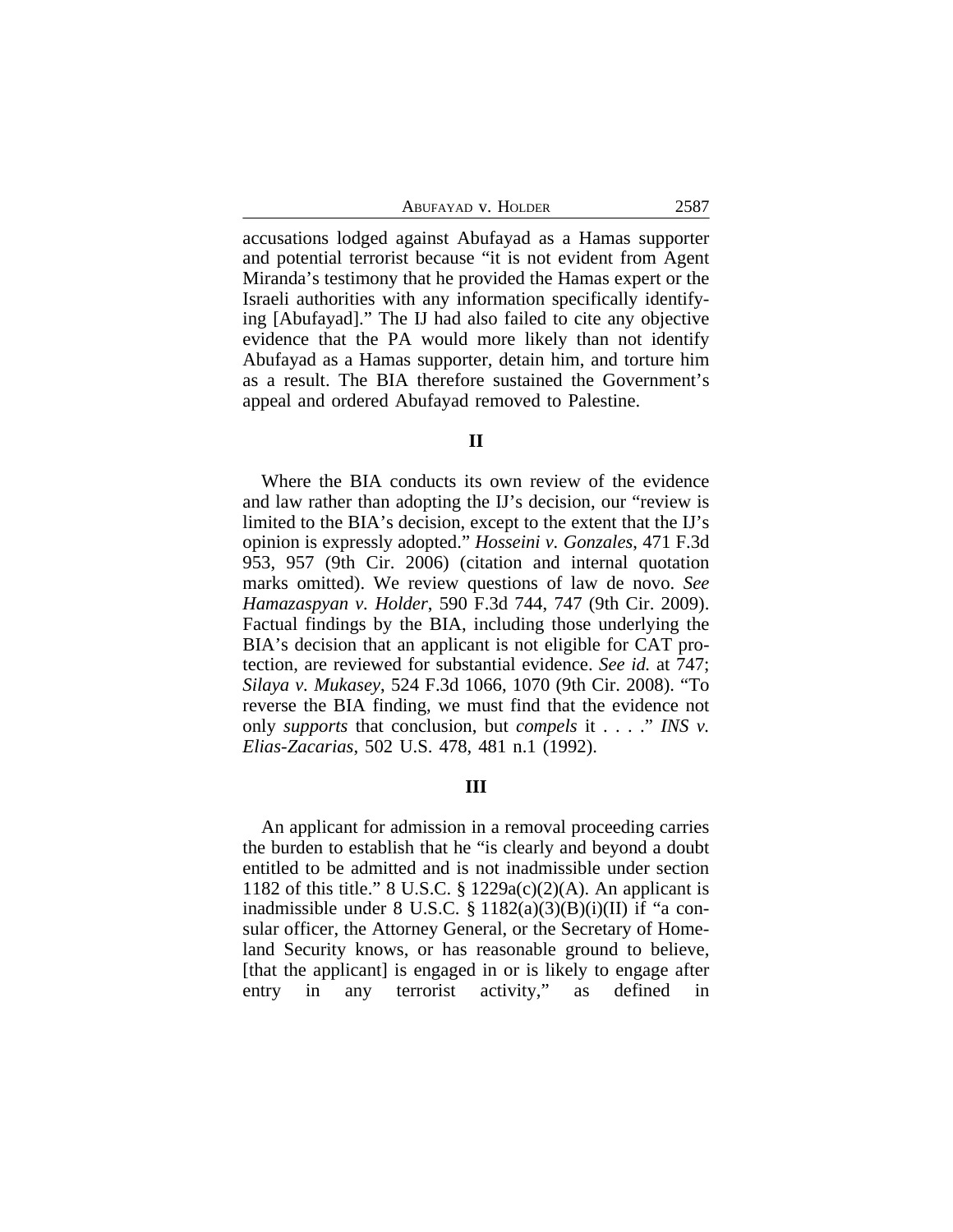#### 2588 ABUFAYAD v. HOLDER

 $\S 1182(a)(3)(B)(iv)$ . The "reasonable ground to believe standard" in the removal context is similar to the "probable cause" standard. *See Malakandi v. Holder*, 576 F.3d 906, 914 (9th Cir. 2009) (holding that " 'reasonable' grounds should be evaluated against a reasonable person, probable cause standard"). Where, as here, an applicant possesses a valid visa upon entry, constituting prima facie evidence of admissibility, the burden shifts to the Government to submit "some evidence" that he is not admissible under the charged grounds.**<sup>3</sup>** *Kepilino v. Gonzales*, 454 F.3d 1057, 1059-60 (9th Cir. 2006). If the Government meets its burden by introducing "reasonable, substantial, and probative evidence" of inadmissibility, *Alarcon-Serrano v. INS*, 220 F.3d 1116, 1119 (9th Cir. 2000), the applicant bears the burden of rebuttal in proving that he is "clearly and beyond a doubt . . . not inadmissible," *Kepilino*, 454 F.3d at 1060 (citation and internal quotation marks omitted).

**[1]** Stated another way, because Abufayad possessed a valid visa upon entry, for Abufayad to be found inadmissible on this ground, the government had initially to provide "some evidence" that it had "reasonable ground to believe" that Abufayad was "likely" to engage in terrorist activity after entry to the United States. This standard requires an assessment of probabilities, and not a certainty that Abufayad would engage in terrorist activity upon entry. Here, the government plainly presented "some evidence" of Abufayad's future likelihood to engage in terrorism sufficient to meet its burden, including the large quantity of jihadist materials found on Abufayad's computer, evidence of inconsistent statements by Abufayad when confronted with it, and the testimony of a terrorism expert stating that there were reasonable grounds to believe Abufayad would likely engage in terrorism given Abufayad's background and connections with Hamas.

**<sup>3</sup>**This burden-shifting does not apply where an applicant for admission does not possess a valid visa upon entry.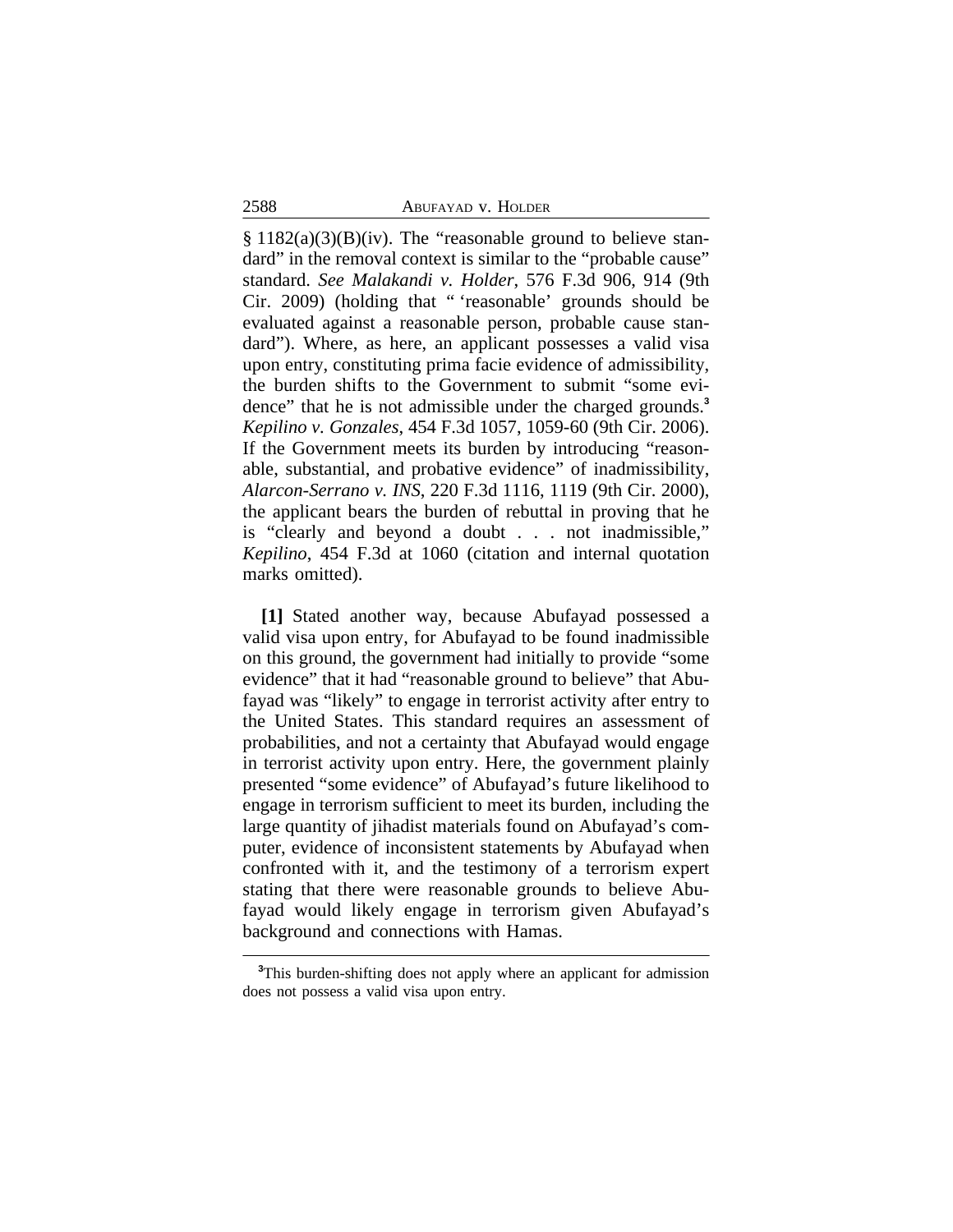Abufayad argues that substantial evidence does not support the BIA's finding that there are reasonable grounds to believe that he is likely to engage in terrorism. He contends that his possession of admittedly objectionable but legal materials downloaded from the internet and Agent Miranda's testimony, based on "speculation" and "twisted logic," are not sufficiently reasonable, substantial, and probative to support the BIA's conclusion. We disagree.

**[2]** Under our deferential standard of review, we cannot conclude that any reasonable adjudicator would be compelled to conclude that the Government did not meet its burden. *See Elias-Zacarias*, 502 U.S. at 481 n.1 (1992). Abufayad conceded Agent Miranda's expertise in the field of terrorism and did not object to his proffering his opinion on Abufayad's proclivity to engage in terrorist activity if given the opportunity. The BIA was entitled to agree with the Agent Miranda's expert opinion. Informed by his extensive counter-terrorism experience, Agent Miranda's conclusions were based on his review of DHS interviews of Abufayad, Katz's report, and a computer disk containing a portion of Abufayad's files. Agent Miranda explained that his opinion that Abufayad would likely engage in terrorist activity, if given the chance, was cumulative and based on Abufayad's background, connections, and apparent proclivities. Agent Miranda found Abufayad's connections with his hometown significant because the town is considered a Hamas stronghold. Abufayad would be a "known entity" to Hamas because he had attended a mosque whose imam was a Hamas leader. That Abufayad had two first cousins involved in Hamas's military operations would indicate to Hamas that "his family is one to be trusted." Agent Miranda also found Abufayad's admission that he respected opinions of Hamas leaders to "speak[ ] volumes about his [political] leanings."

**[3]** Abufayad contends that the BIA's reliance on Agent Miranda's testimony was erroneous because Agent Miranda relied on inferences he drew from the evidence that are con-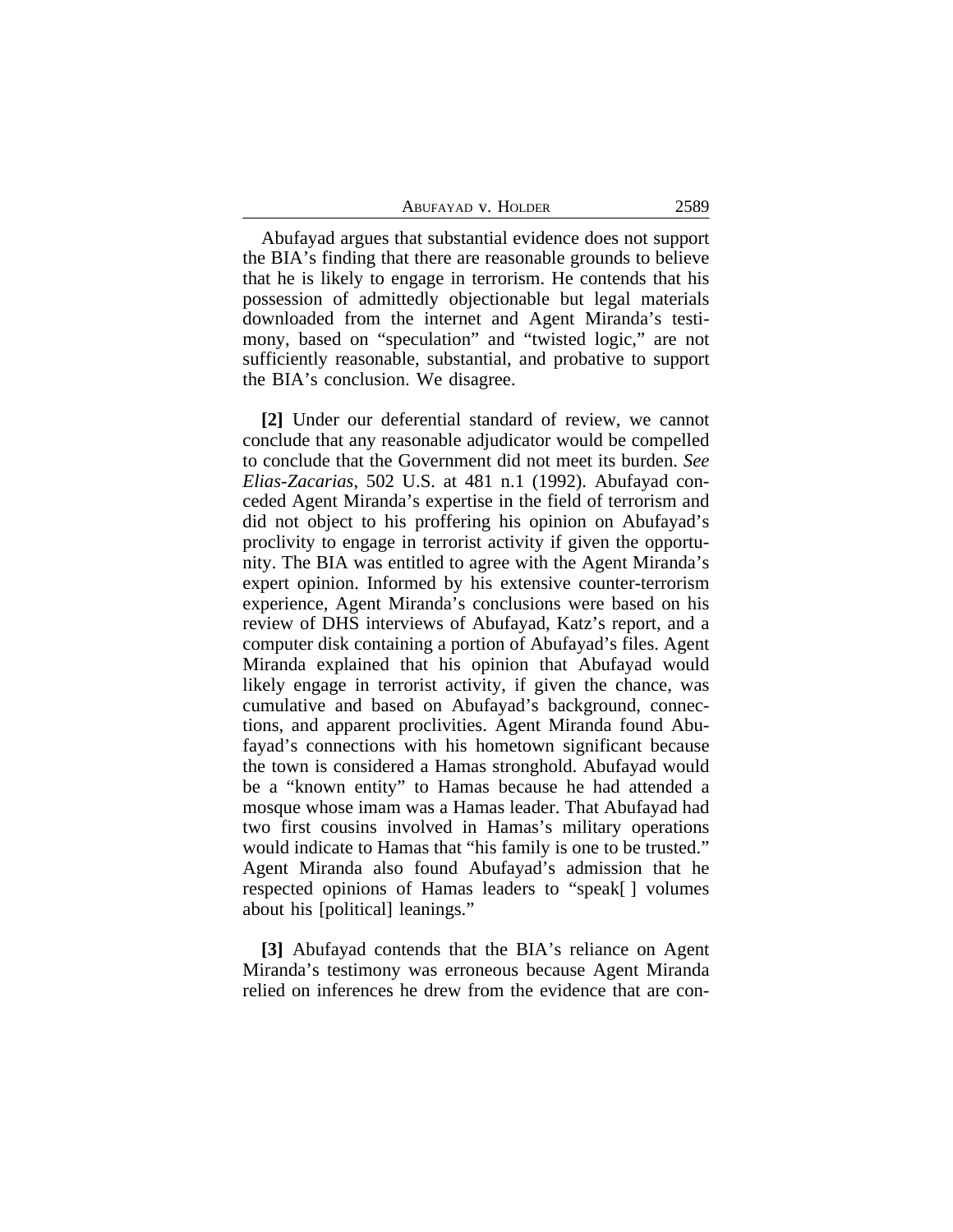## 2590 ABUFAYAD v. HOLDER

trary to the facts as Abufayad recounts them. Abufayad stresses that the IJ made no adverse credibility determination and suggests that, therefore, Abufayad's portrayal of the facts must be accepted as true. Although our established jurisprudence in the area of asylum law mandates that "[t]estimony must be accepted as true in the absence of an explicit adverse credibility finding," *Kalubi v. Ashcroft*, 364 F.3d 1134, 1137 (9th Cir. 2004), there is no general requirement that the testimony of an applicant seeking admission to the United States outside of the asylum context be regarded as true. The "deemed true" convention is justified in the asylum context in large part because of the difficulty of proving threats by persecutors, *see Ladha v. INS*, 215 F.3d 889, 899-901 (9th Cir. 2000), *overruled on other grounds by Abebe v. Mukasey*, 554 F.3d 1203, 1208 (9th Cir. 2009) (en banc). We decline to extend its application to contexts where such an adjustment to normal evidentiary burdens is not warranted. That Agent Miranda drew different conclusions from the record than those that Abufayad would have us draw does not mean that the BIA was unreasonable in crediting his opinion, nor does it compel us to conclude that substantial evidence does not support the BIA's inadmissibility finding.

**[4]** We hold that the BIA's determination that the Government met its burden of introducing "some evidence" of Abufayad's inadmissibility is supported by substantial evidence. The evidence adduced was sufficient to support a determination that Abufayad was likely to engage in terrorism by assisting in the preparation and planning of terrorist activity, *see* 8 U.S.C. § 1182(a)(3)(B)(iv)(II); gathering information on potential targets for terrorist activity, *see* 8 U.S.C.  $\S 1182(a)(3)(B)(iv)(III);$  or committing an act he knows or reasonably should know will afford material support to a terrorist organization, *see* 8 U.S.C. § 1182(a)(3)(B)(iv)(VI). Once the Government met its burden, the burden then shifted to Abufayad to prove that he was "clearly and beyond doubt . . . not inadmissible." 8 U.S.C. § 1229a(c)(2)(A). A reasonable adjudicator would not be compelled to conclude, con-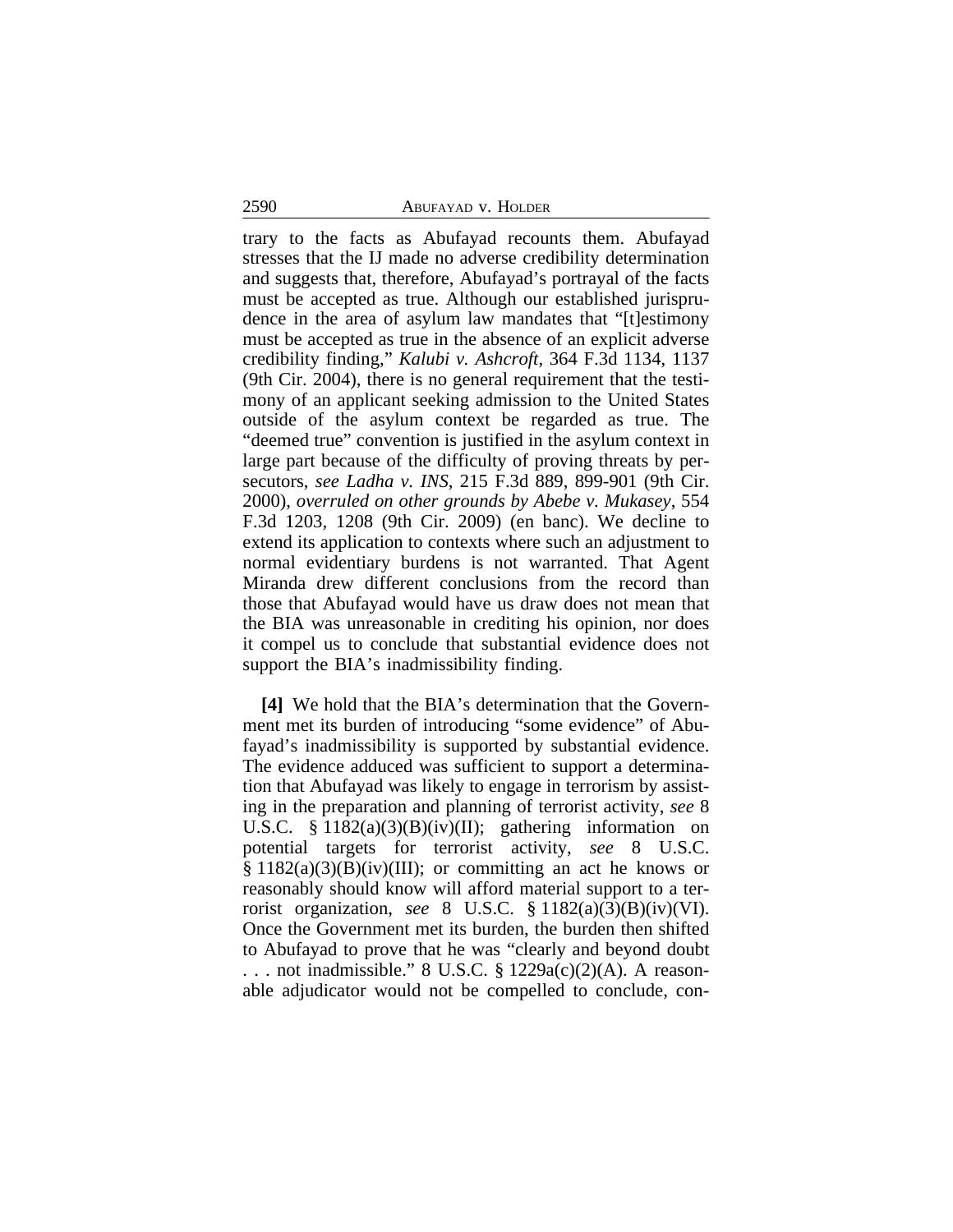ABUFAYAD V. HOLDER 2591

trary to the BIA's finding, that Abufayad's various explanations for the jihadist material on his computer and claims about his religious and political beliefs met that burden. We therefore deny Abufayad's petition for review of the BIA's decision finding him removable.

### **IV**

**[5]** Article 3 of the CAT, implemented domestically pursuant to 8 C.F.R. § 1208.16-1208.18, prohibits states from returning anyone to a country where he or she is likely to be tortured. *See Al-Saher v. INS*, 268 F.3d 1143, 1146 (9th Cir. 2001). Applicants subject to mandatory denial of withholding may seek CAT protection in the form of deferral of removal under 8 C.F.R. 1208.17(a). *See Hosseini*, 471 F.3d at 958-59. An applicant seeking CAT protection bears the burden of establishing that "he is more likely than not to suffer intentionally-inflicted cruel and inhuman treatment," *Nuru v. Gonzales*, 404 F.3d 1207, 1221 (9th Cir. 2005) (citation and internal quotation marks omitted), "inflicted by or at the instigation of or with the consent or acquiescence of a public official or other person acting in an official capacity," 8 C.F.R.  $$1208.18(a)(1).$ 

**[6]** Abufayad's claim that the outcome of his immigration proceedings have rendered him vulnerable to torture upon return to Palestine does not present an issue of first impression. In *Hosseini v. Gonzales*, we concluded that petitioner Hosseini was entitled to CAT relief because he had presented sufficient evidence showing that Iranian officials would identify him, upon his return, as being affiliated with a terrorist organization and that he would more likely than not be tortured as a consequence. 471 F.3d at 960-961. Upon removal to Iran, Hosseini would have been required to submit papers from U.S. immigration proceedings adjudicating him a strong supporter of a particular terrorist organization; and state department reports indicated that someone so identified was likely to be tortured. *Id*. *Hosseini* counsels that a petitioner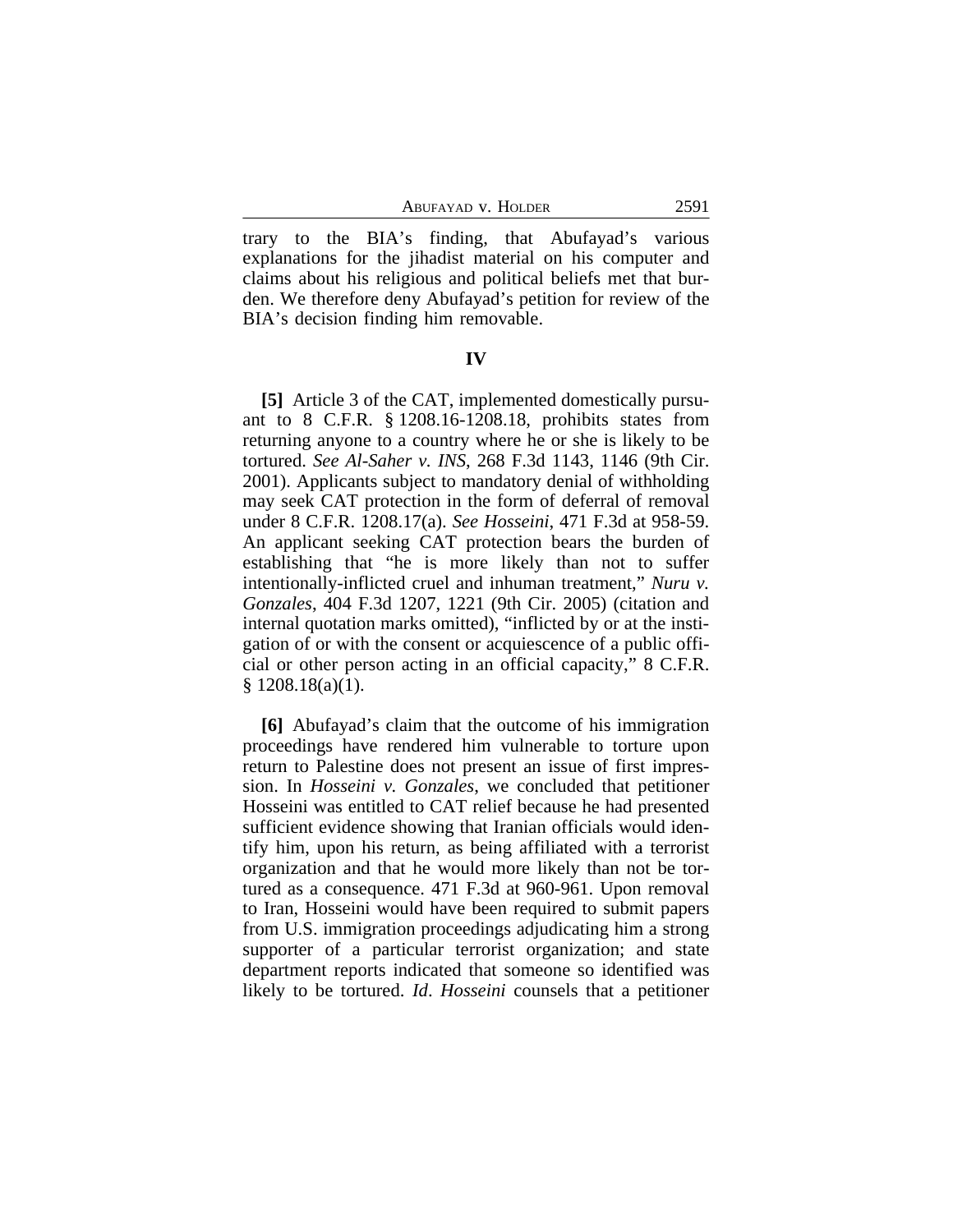asserting a CAT claim predicated on the outcome of immigration proceedings in the United States must show both that the authorities in the country of removal will know of those proceedings and that the petitioner will likely face torture as a result.

The BIA's reasoning indicates that it did not find both of these prongs adequately satisfied in this case. The BIA concluded that objective evidence in the record did not support the IJ's "assumption[s]" that Israeli authorities would know about terrorist allegations against Abufayad and that Abufayad would be perceived as possibly having information about an imminent terrorist attack, which could render him vulnerable to physical pressure. With regard to the PA, the BIA concluded that, even if the PA would want to question Abufayad on his return, the IJ did not cite objective evidence that Abufayad would more likely than not be detained, identified as a suspected Hamas supporter, and tortured by the PA.

**[7]** Substantial evidence in the record supports the BIA's determination that Abufayad is not entitled to CAT protection. Even if the Israeli authorities believe Abufayad to be a Hamas supporter as a consequence of his immigration proceedings, the record does not compel a conclusion that he faces any significant risk of torture by the Israeli government. The State Department country reports for 2006 and 2007 indicate that Israel uses "moderate physical pressure" against detainees thought to possess information about imminent terrorist attacks. There is no evidence in the record suggesting that Abufayad would be thought to fit in this category, and the record does not indicate that Hamas sympathizers face a risk of cruel and inhuman treatment. Although the PA would be informed of Abufayad's removal pursuant to ICE reentry procedures for Palestine, there is no record evidence indicating that the PA would be told of the reasons for Abufayad's removal, or that his being identified as a potential Hamas sympathizer, as opposed to an active member of the organization, would render him vulnerable to torture. As evidence that